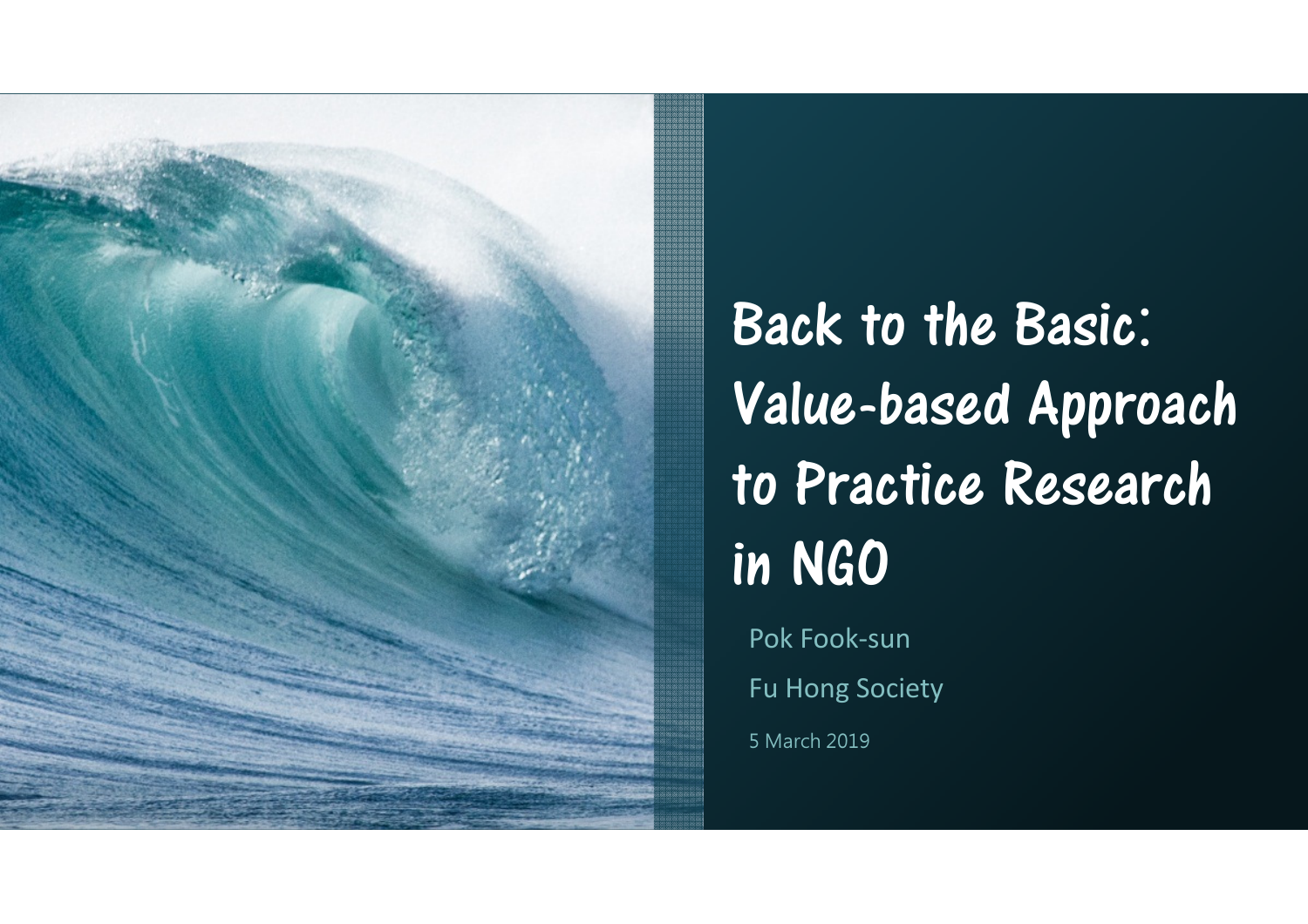#### Four Years Ago

- 1. The agency has been advocating evidence-based practice (EBP)for years, but no one could tell what it was.
- 2. Randomly selected several programs from a centrebut the centre manager could not tell for what<br>reasons the programs were held.
- 3.Most of the workers were busy, but most of them could not tell what the service goals were.
- 4. Most of the program objectives were output in nature.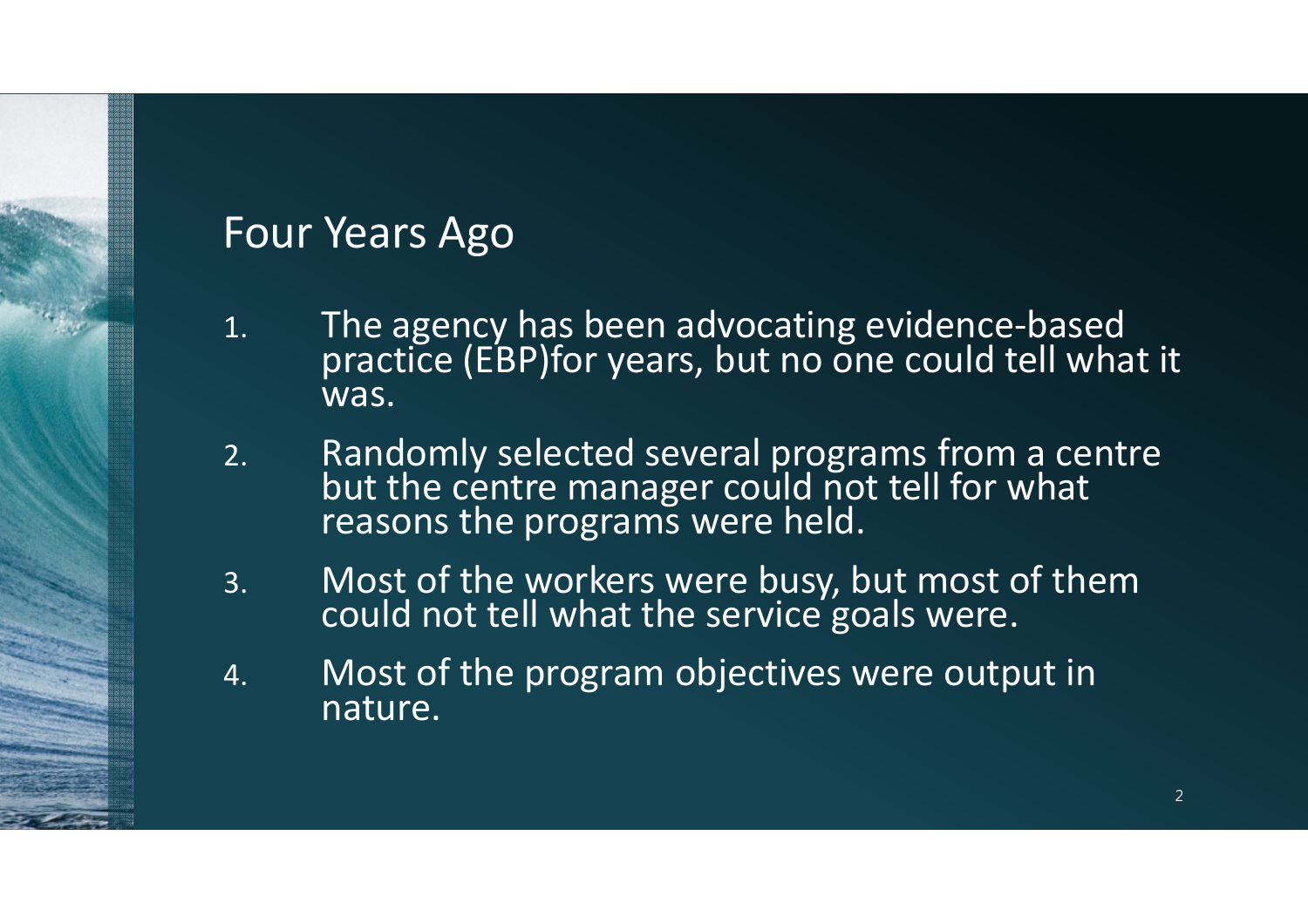#### Question 1:

Why should my agency carry out evidence-based practice(EBP)?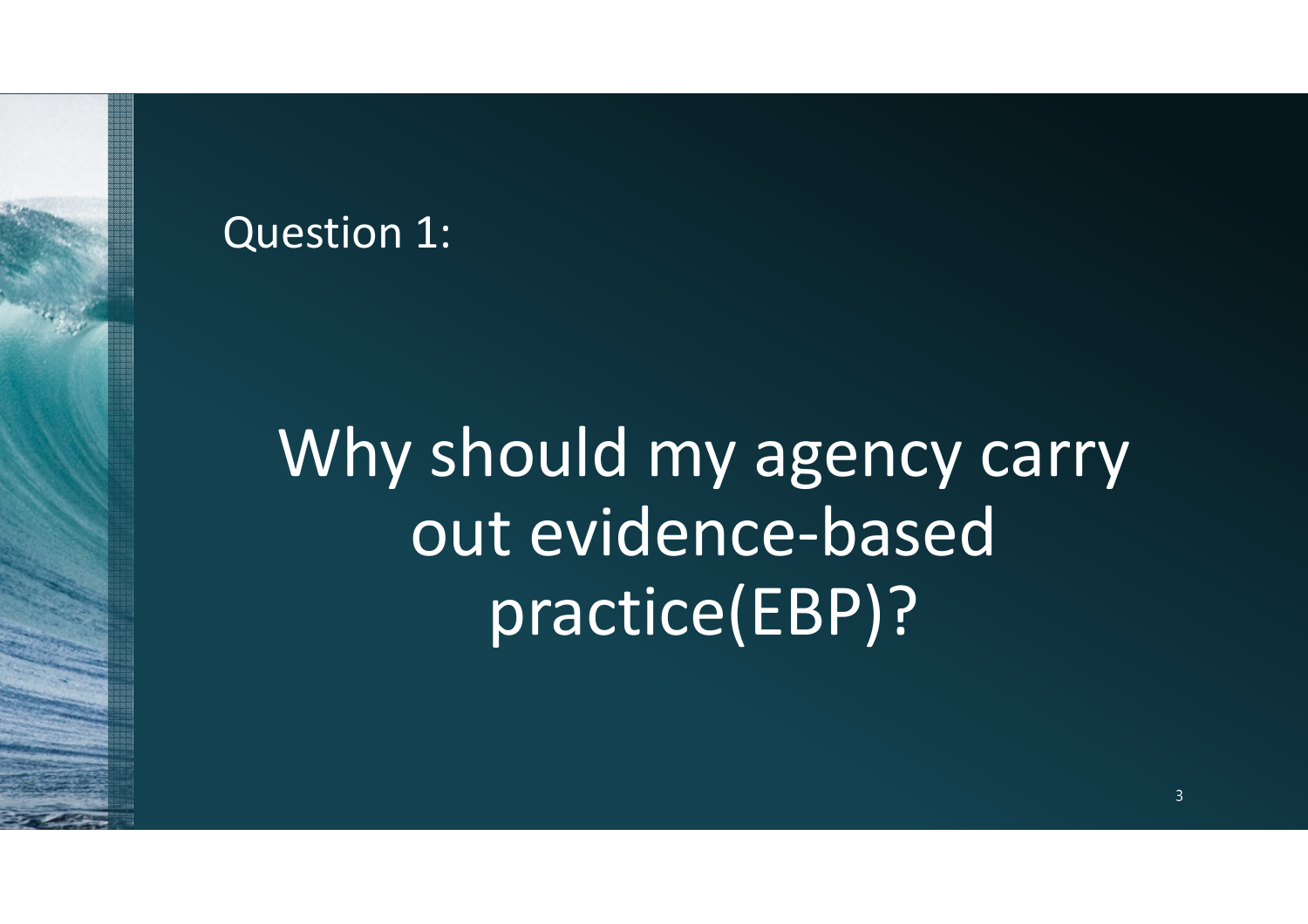#### Professional Helping Process

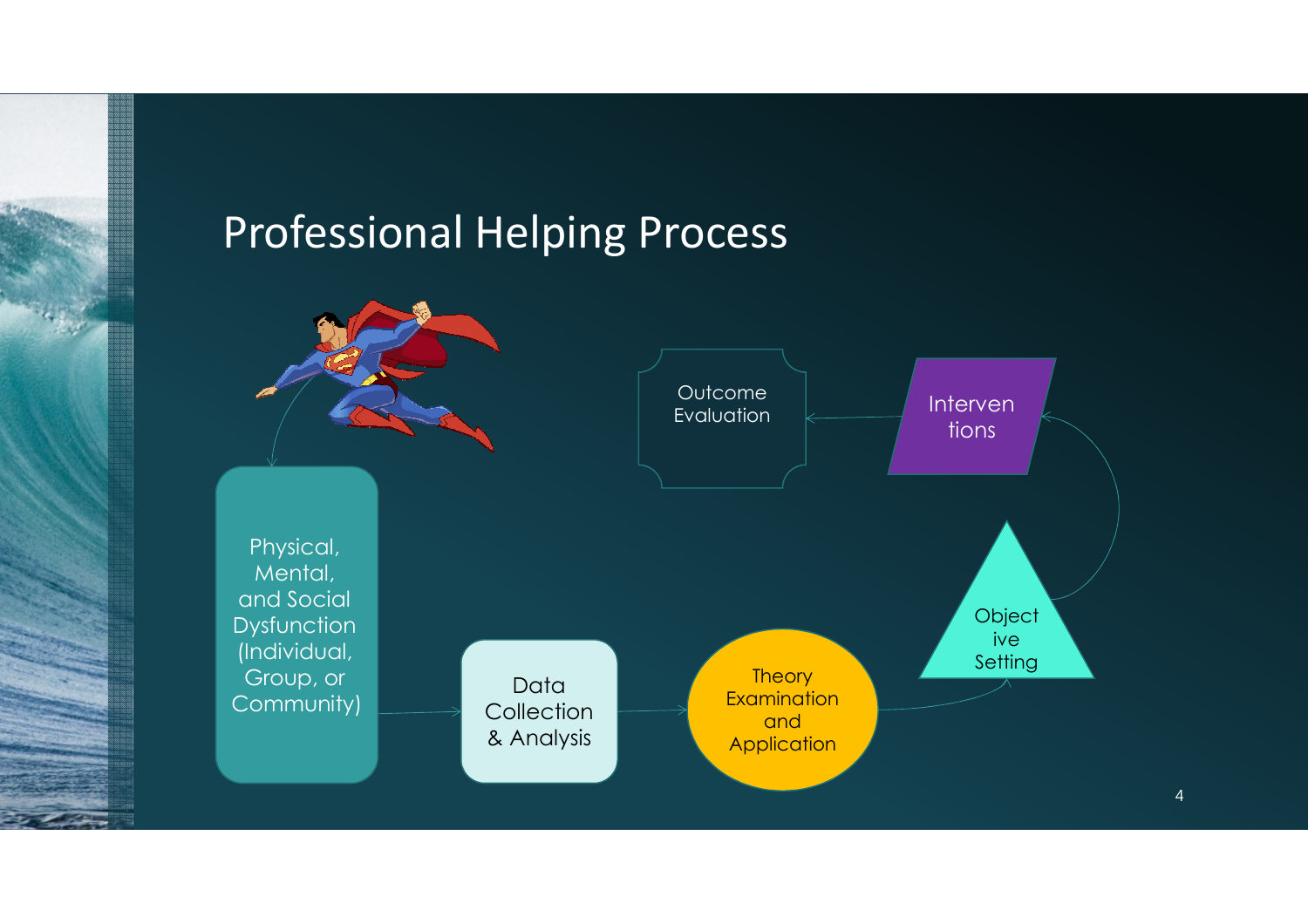#### Implications

- 1. Helping process is a chained action and reaction. Each action or task is the result of the preceding one.
- 2.Needs assessment is utmost important. It is the origin of our interventions. If it is not properly done,<br>the subsequent works will be out of focus.
- 3.Outcome evaluation is not optional. It is a duty of a professional worker.
- 4.Our interventions are targeted on the change and<br>improvement of our service users' issues and needs.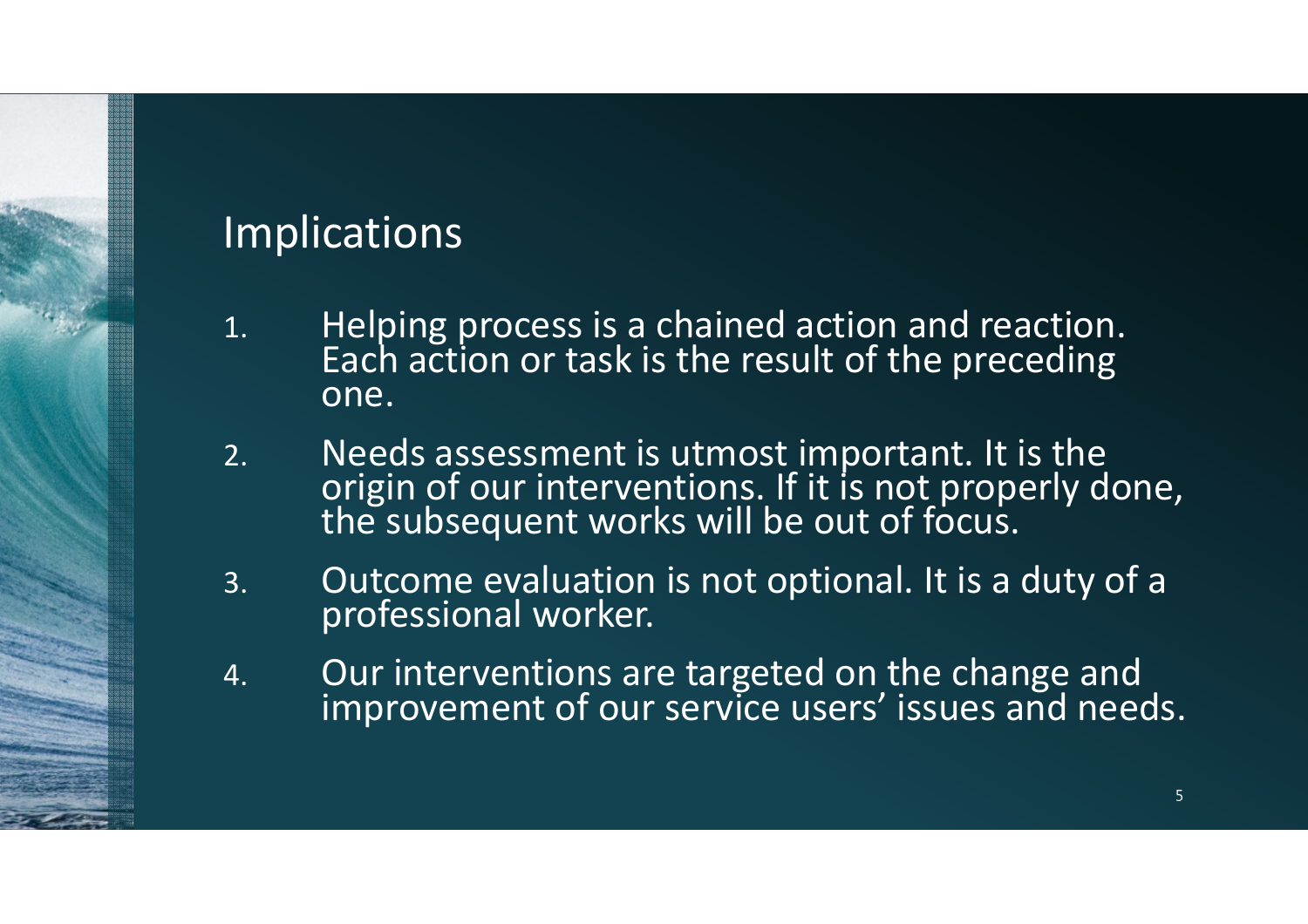#### Question 2:

# What is evidence-based practice (EBP)?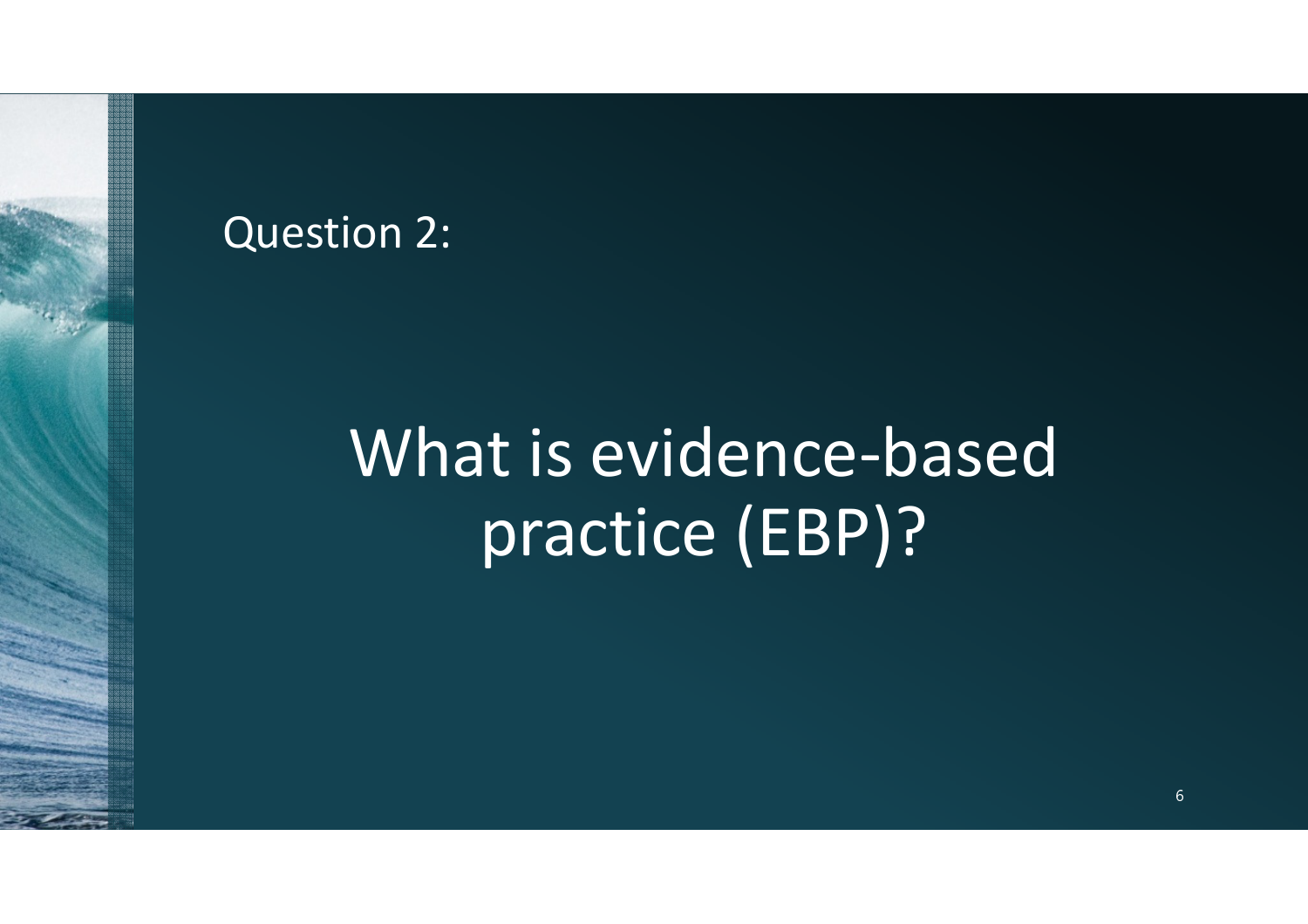#### Definition of EBP

EBP is "the conscientious, explicit and judicious use of current best evidence in making decisions about the care of the individual patient. It means integrating individual clinical expertise with the best available external clinical evidence from systematic research." (Sackett D, 1996)

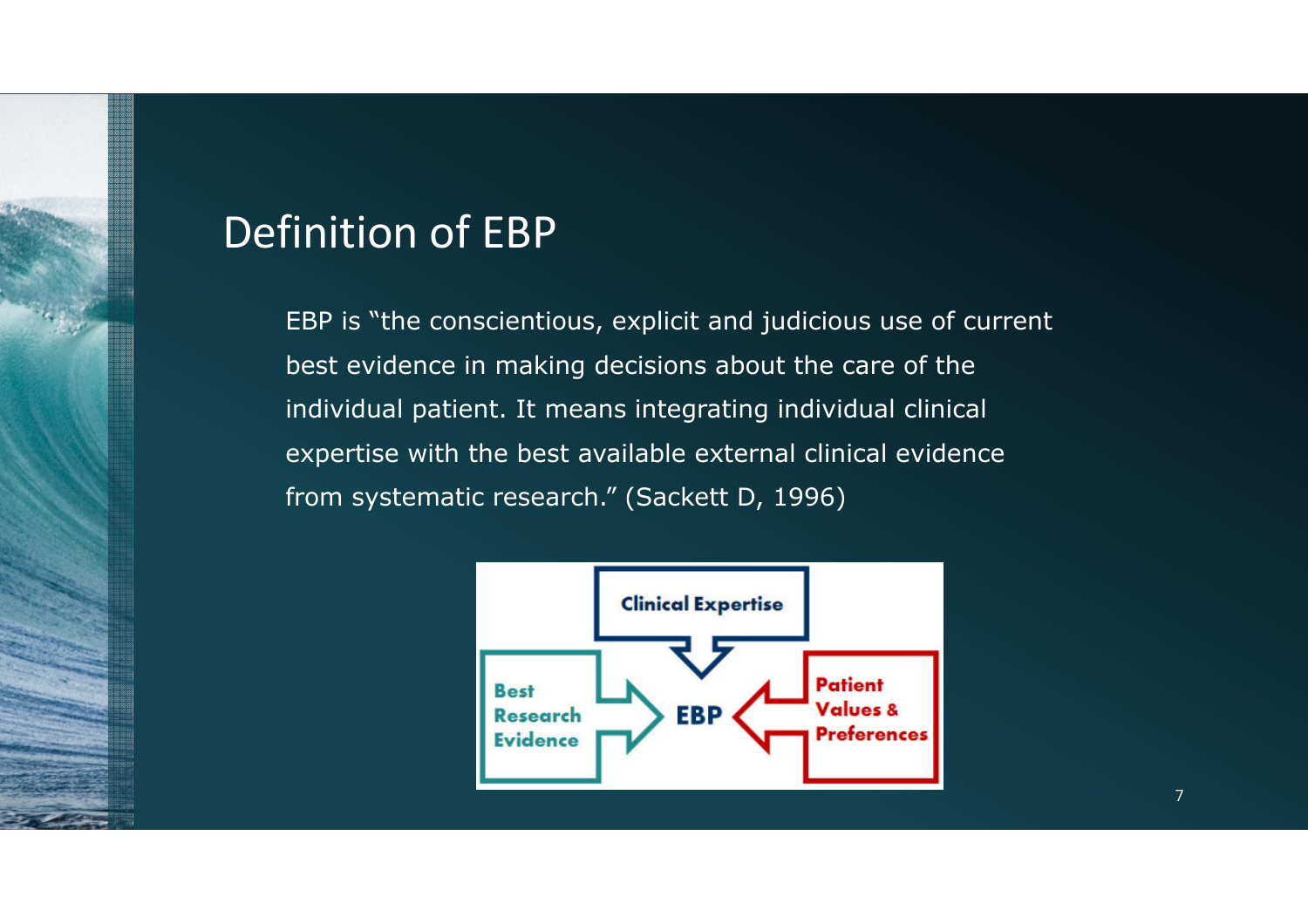#### Level of Evidence

#### Higher End of Internal Validity (in terms of causal inference)

- Systematic Reviews (highest form of evidence)
- Meta-analyses
- Multi-site Randomized Clinical Trials
- Individual RCTs
- Quasi-experiments
- Pre-experiments
- Single Subject Studies
- Correlational Studies/Epidemiological Studies
- Qualitative Research
- Narrative Case Studies
- Basic Science Studies
- Expert or consensus opinion, Theory (lowest form of evidence)

#### Lower End of Internal Validity And Allen Control of Bosser Basic School of Bosser Basic School of Bosser Basic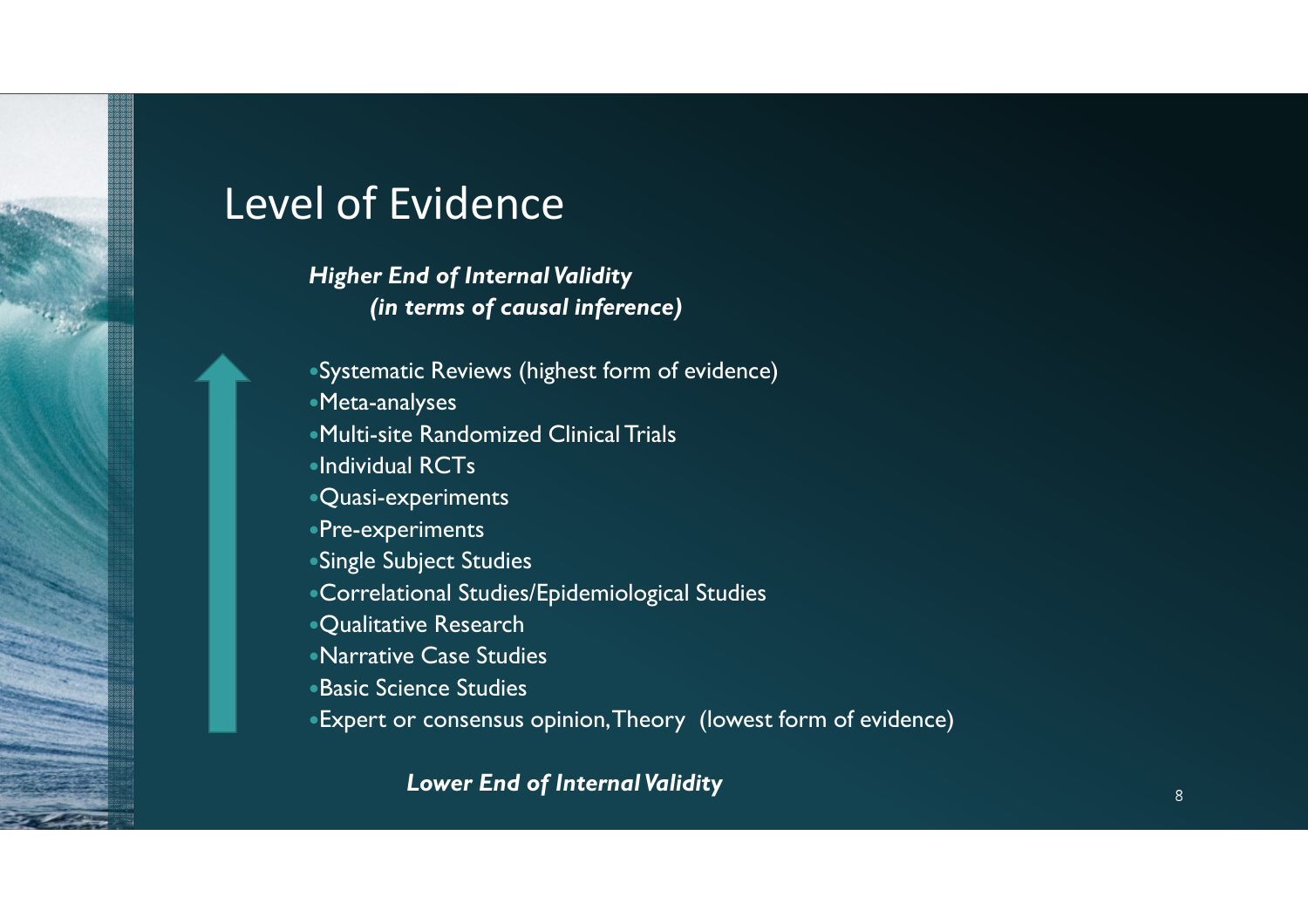#### Implications

- 1. Every form of research can provide evidence. The difference is only the level of internal validity.
- 2.We should make attempts to get the latest evidence.
- 3. Evidence could come from journals or external studies, but experiences from past works are equally valuable.
- 4. Expertise is respectable, but service users have the right to know what changes the interventions will bring to them (Empowerment).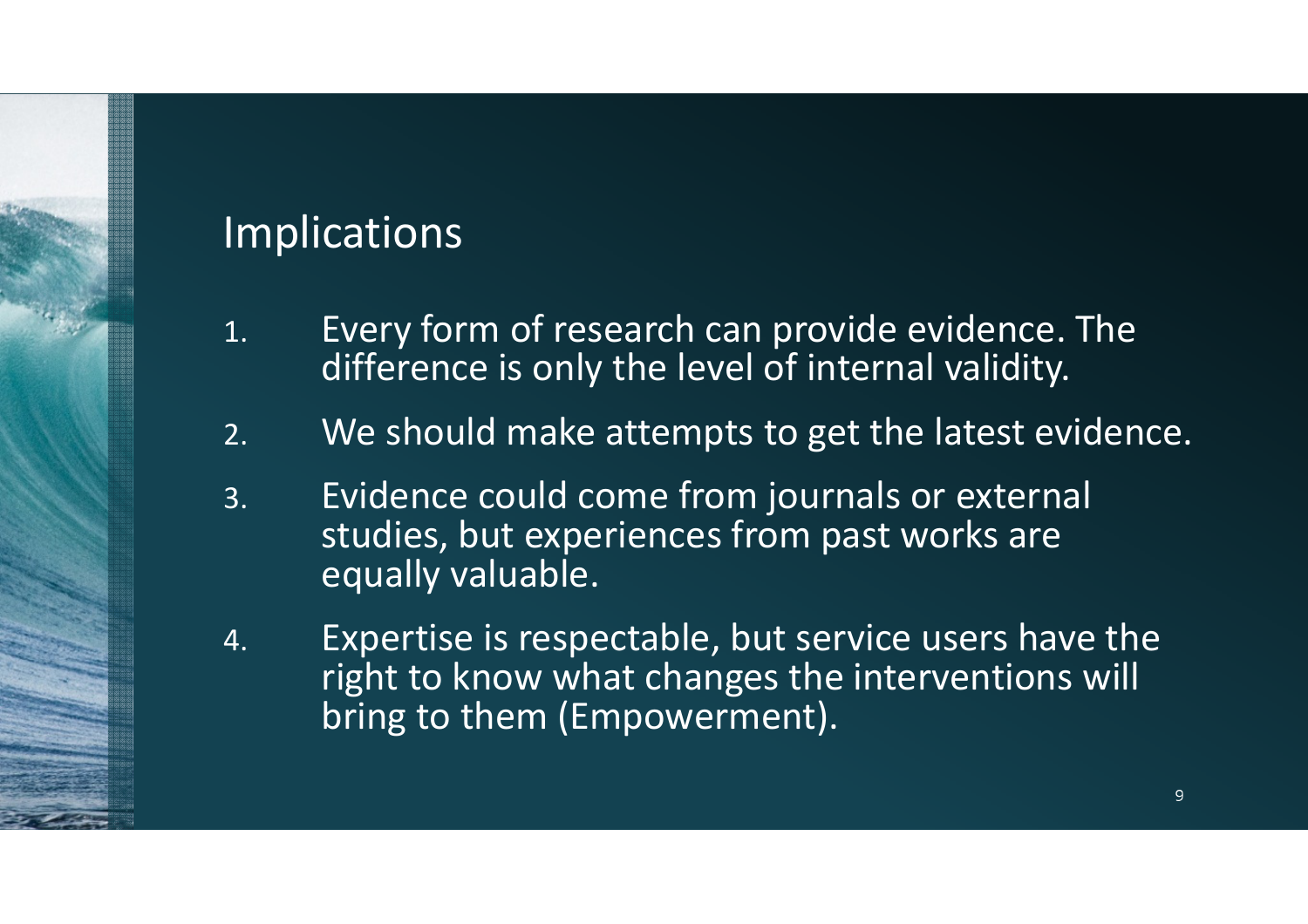### Ground Work

- 1. A brainstorm session with representatives from different ranks and professionals.
- 2. Conducted simple surveys among professionals to assess their concerns about EBP.
- 3.Reached consensus with several key drivers.
- 4.Gained blessing from top management

\* It just so happened that an application for a millionbudget project with built-in outcome evaluation wassuccessful.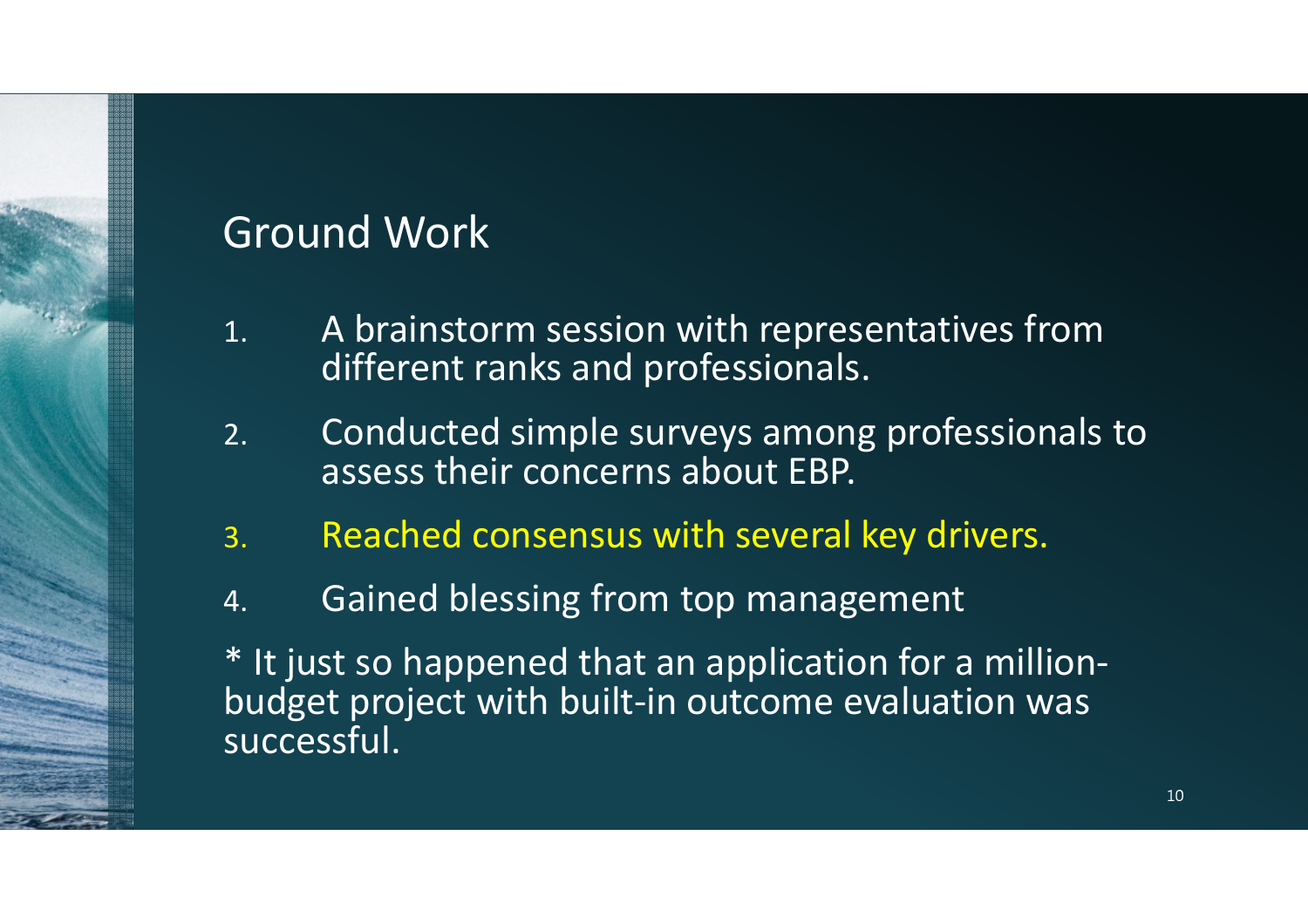### Strategic Initiatives (1)

- 1. Built in outcome evaluation in each internal training workshop/course.
- 2. For each new project, outcome evaluation has to be included.
- 3. Carried out training workshops with follow-ups for all professional staff. ( Carrots vs Sticks; the former was chosen.)
- 4. Research Department always stays open and welcome any questions and consultations.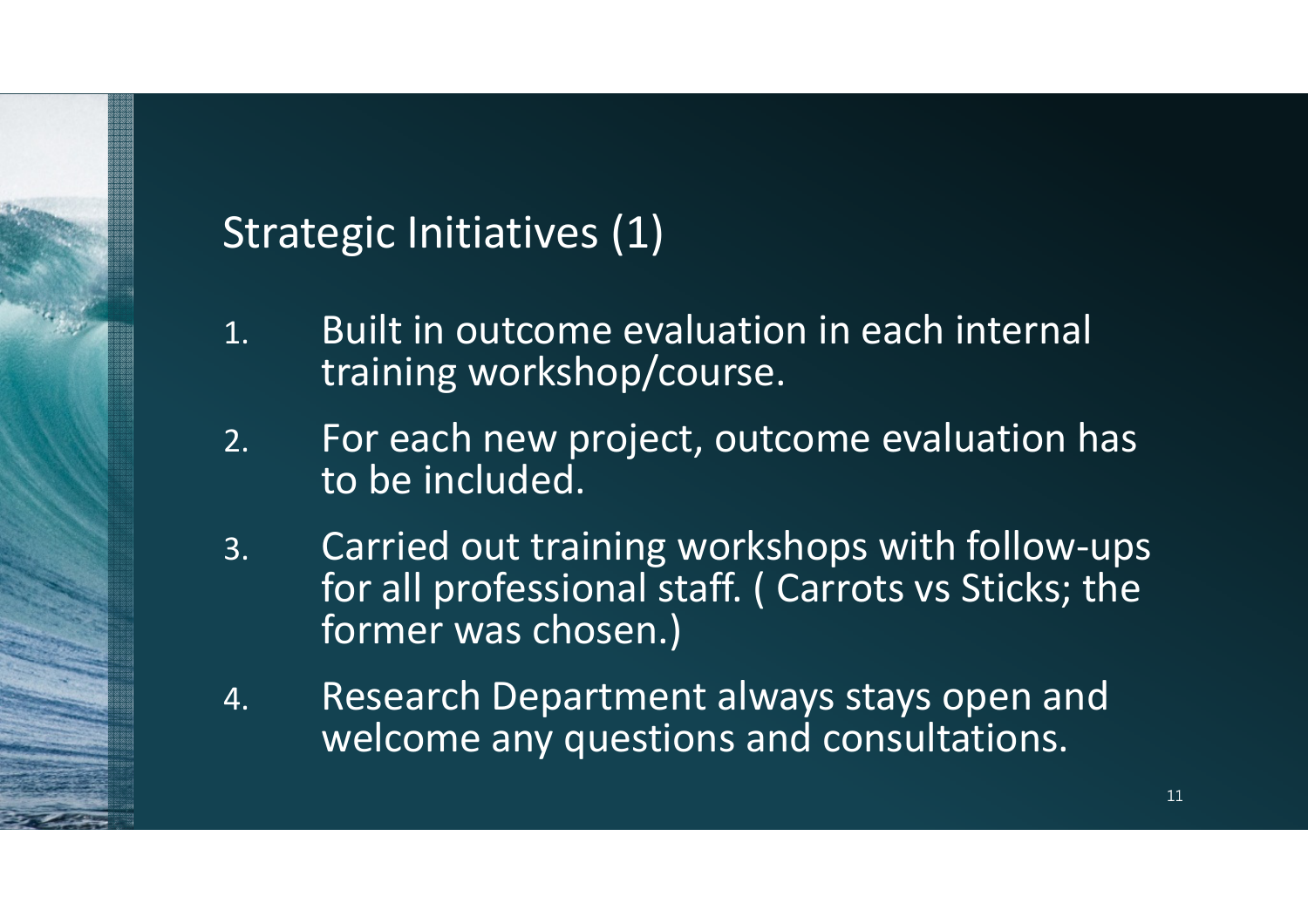### Strategic Initiatives (2)

- 5. Encouraged staff to share their EBP studies in the parallel sessions of FHS 40<sup>th</sup> Anniversary Symposium in 2017.
- 6. Encouraged centres to develop annual plan with outcome evaluation.
- 7. Recruit a Knowledge Management Officer to strengthen the effort on EBP.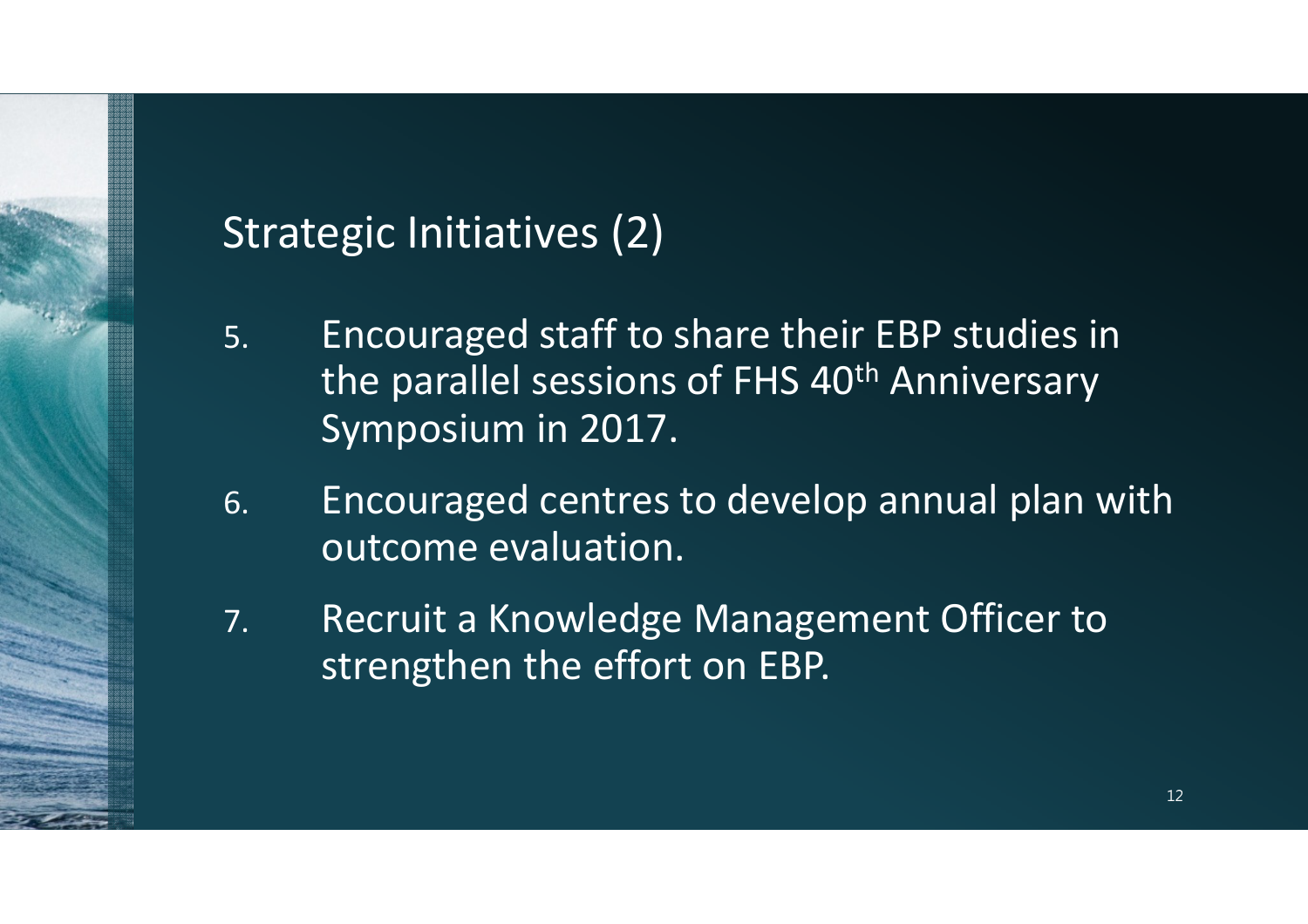#### Results After Four Years

- 1. About half of professional staff are aware of the importance of EBP.
- 2. When a new idea for a program is hatched, the first question to be heard is "what are the needs of the target?"
- 3. Program contents become more connected to the objectives and needs of the service users.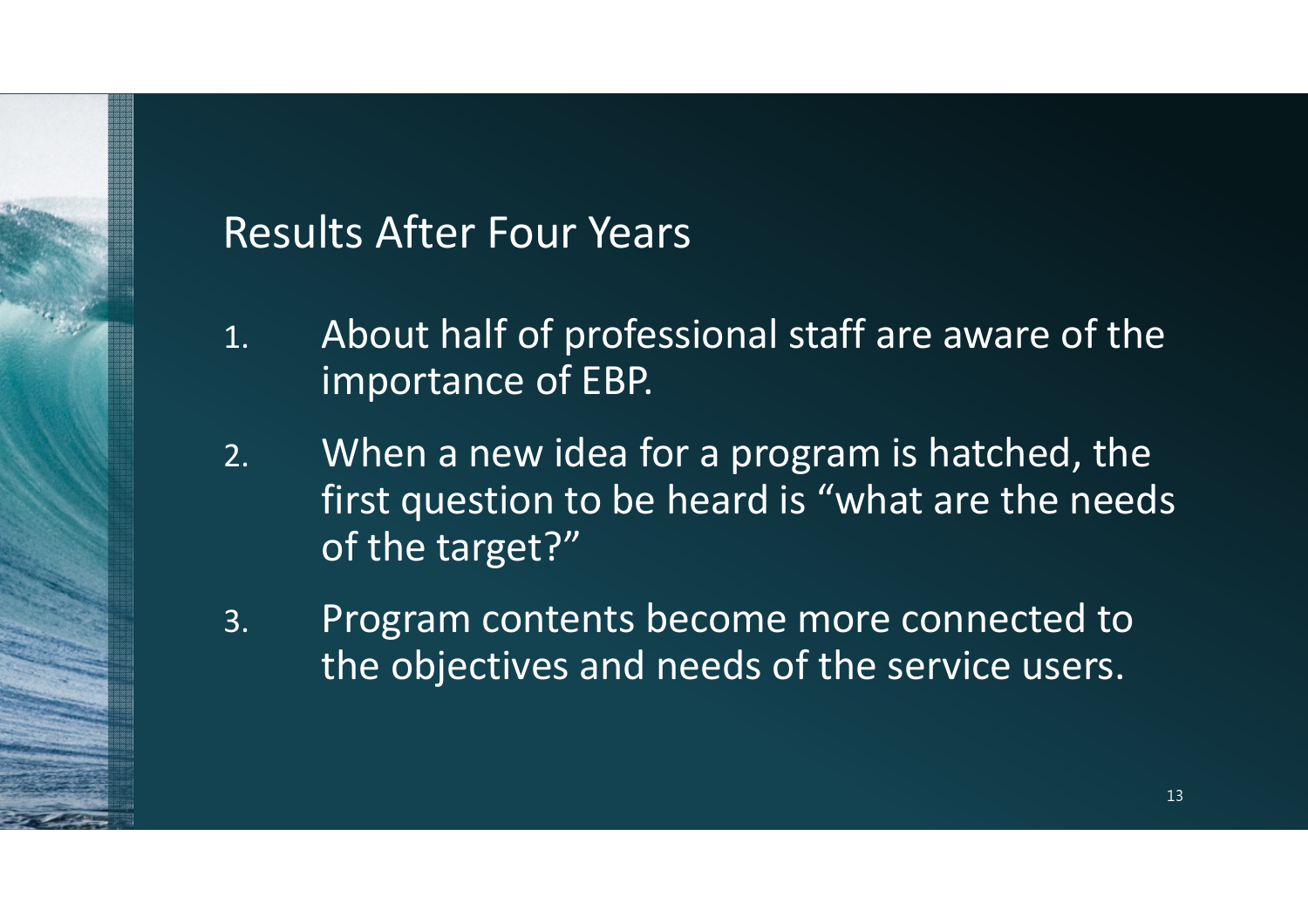### Way Forward

- 1. To continue the use of B.A.C.K. model and logic model.
- 2. To implement knowledge management tools in the services, e.g. After Action Review (AAR).
- 3.To carry out service review.
- 4. To explore the application of International Classification of Functioning, Disability and Health (ICF) in our services.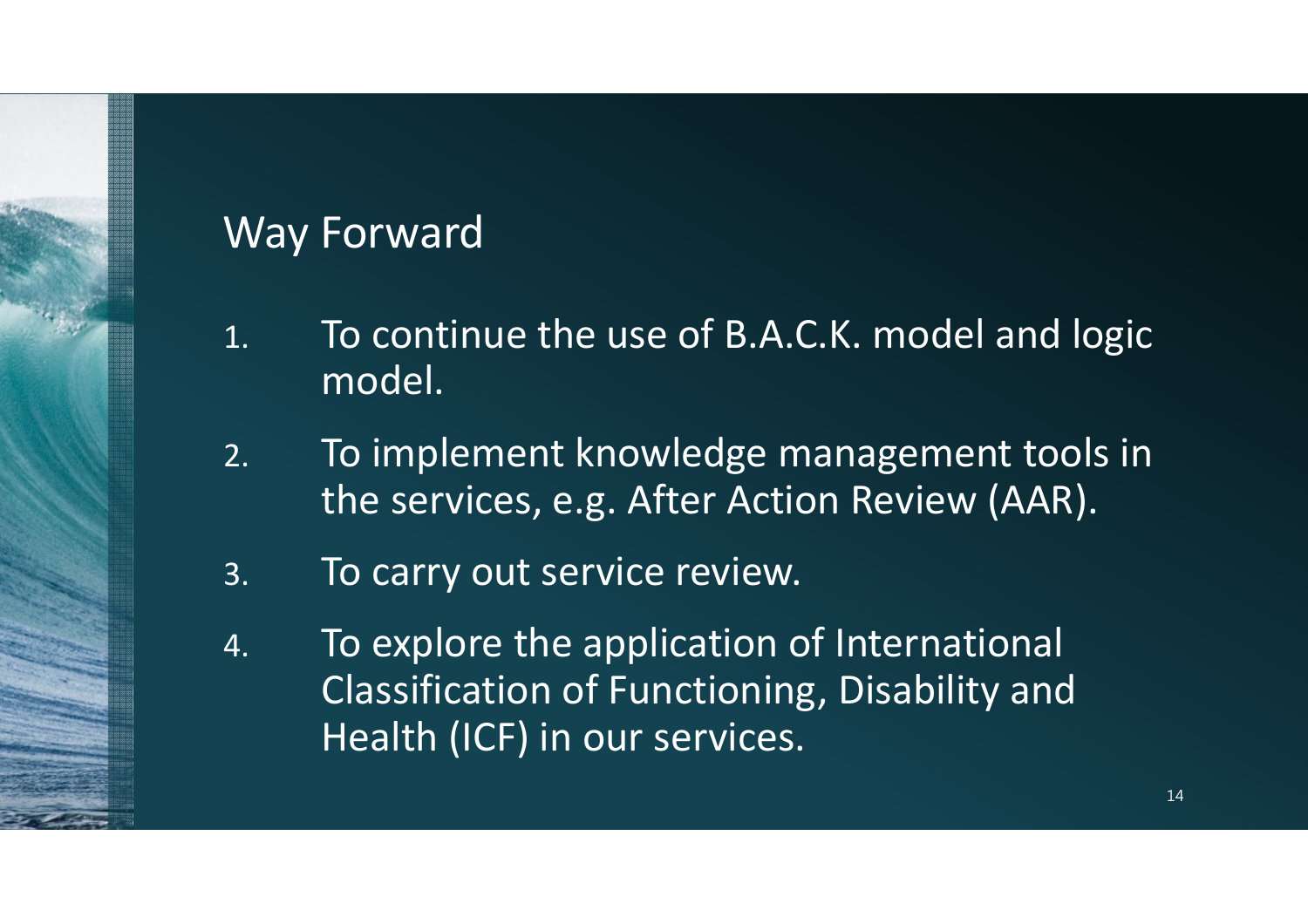#### B.A.C.K. Framework (HKJC)



15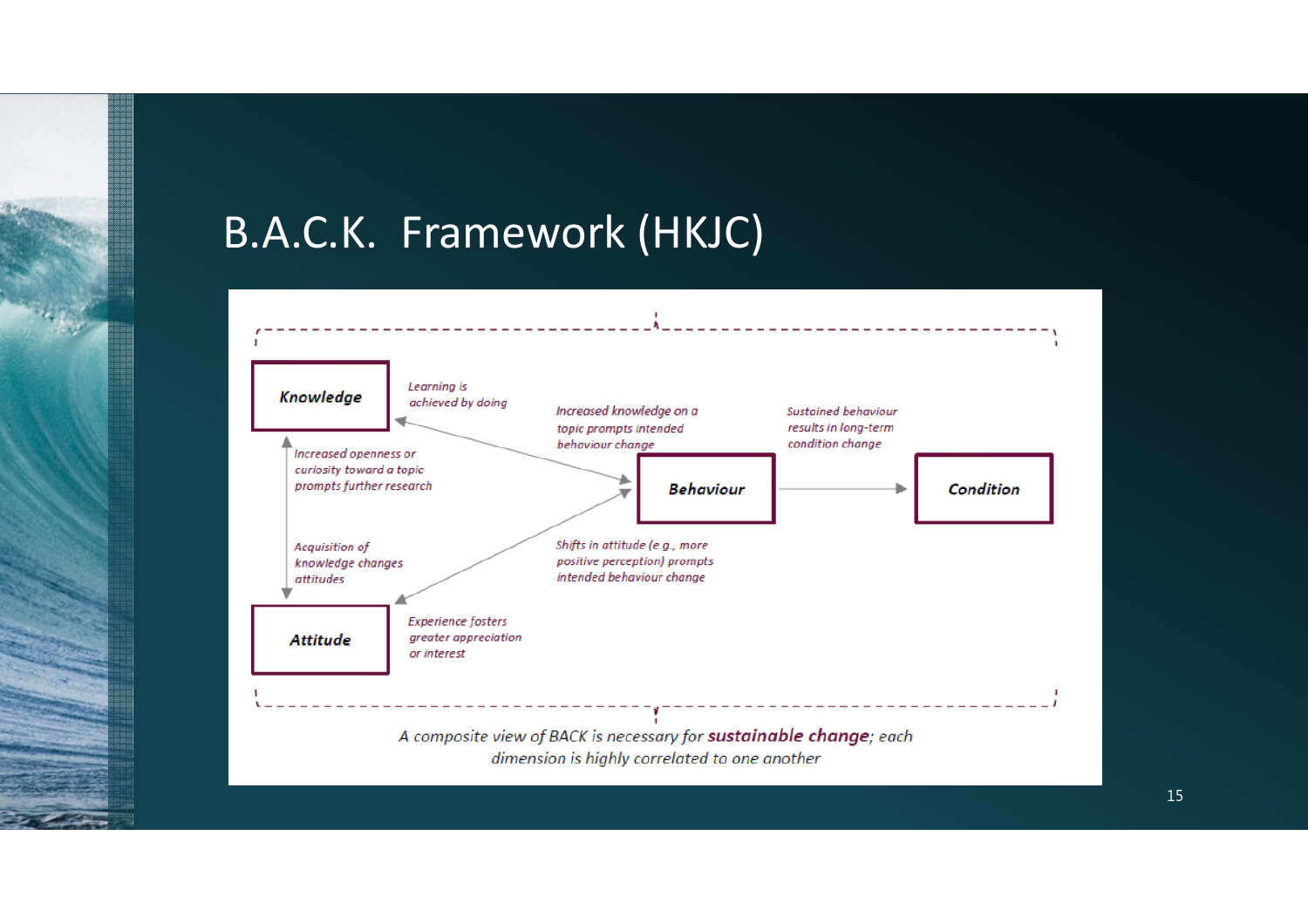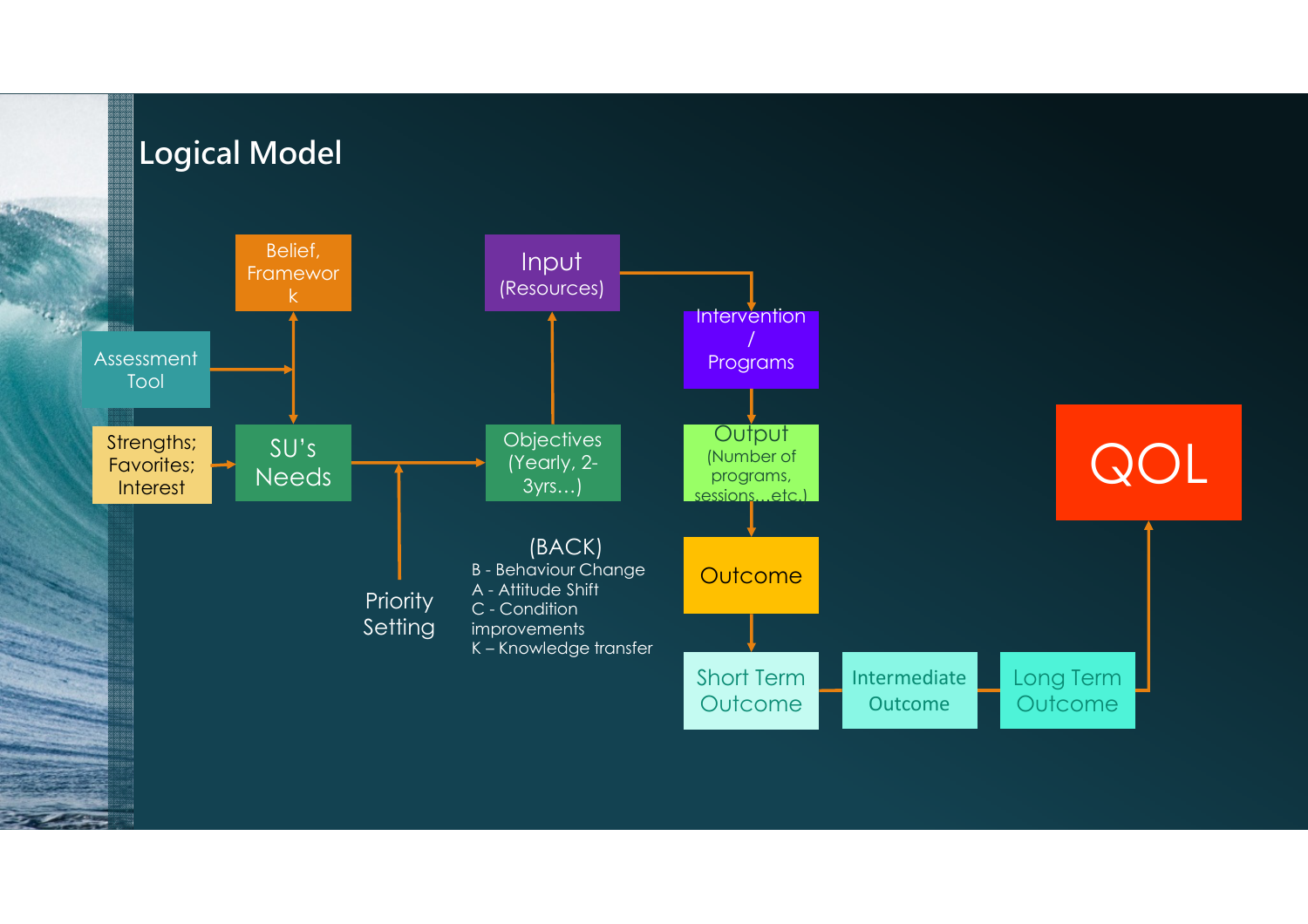#### Critical Success Factors

- 1. Support from senior management.
- 2.Incorporate EBP into agency's strategic plan.
- 3. Carrying out EBP is the agency's policy, e.g. built-in outcome evaluation in new projects.
- 4. Link competence of EBP with reward and promotion; carrot is much better than stick.
- 5. Tolerate imperfection, change of mind set is much important than strictly following research methodology.